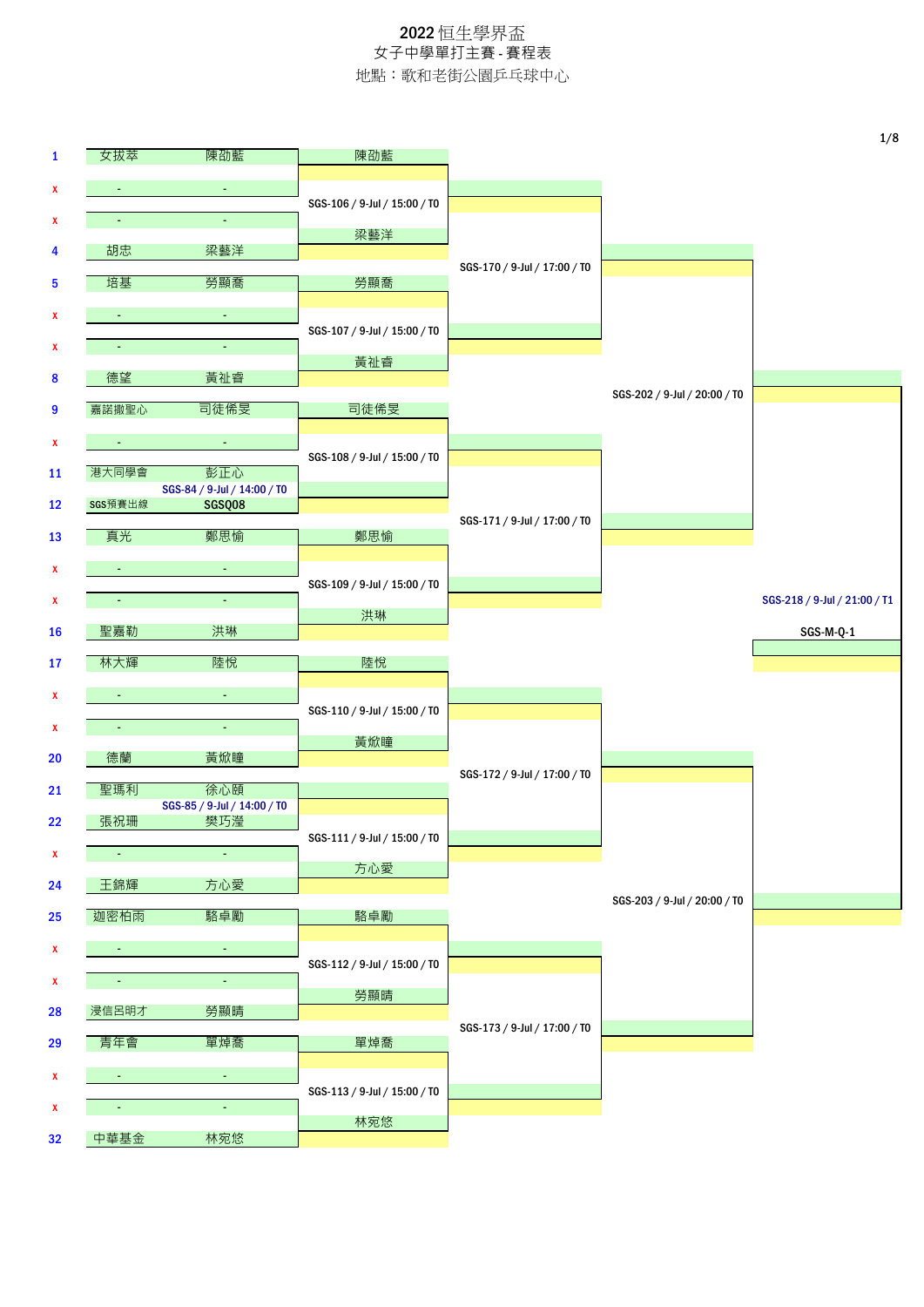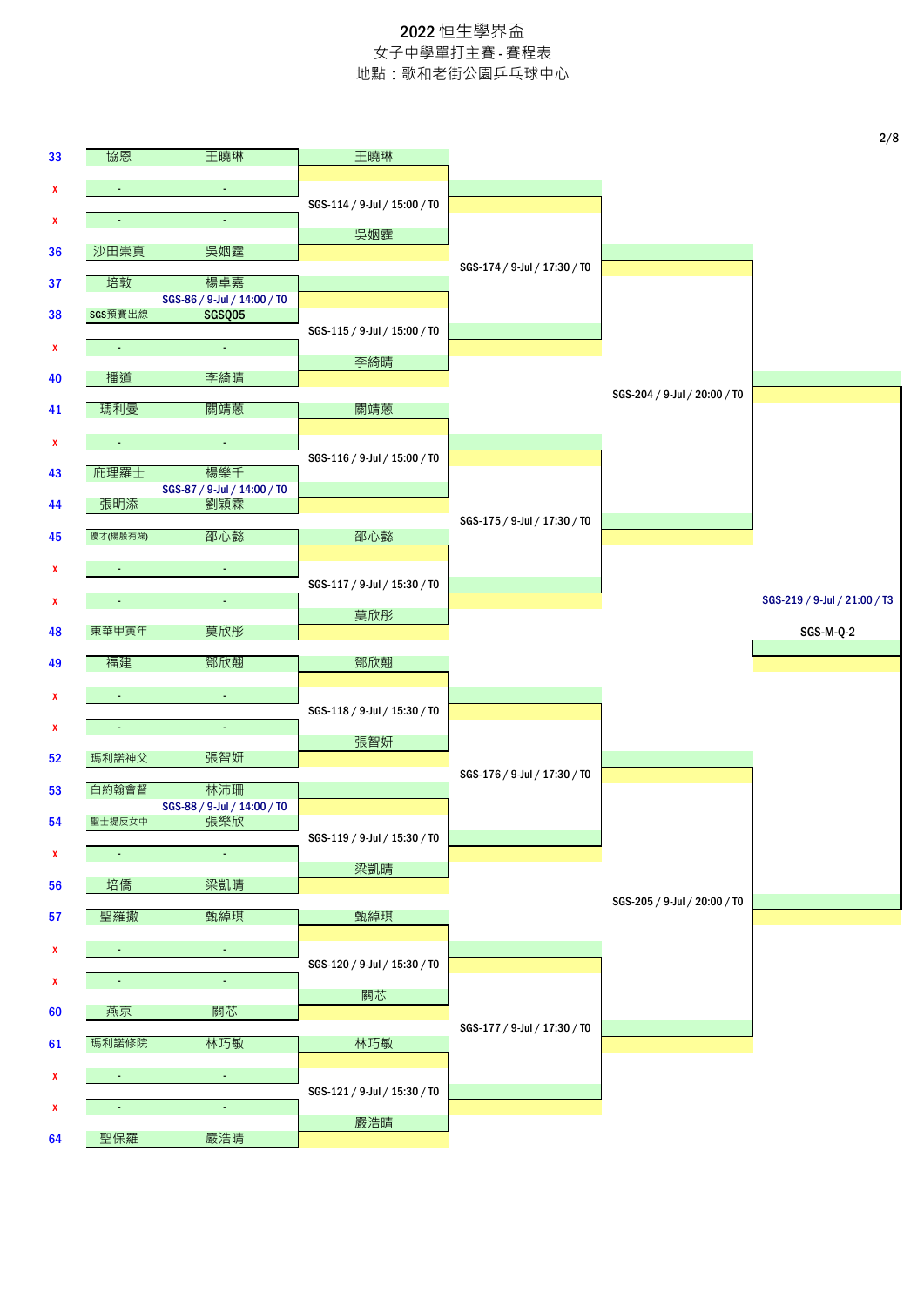|              |                             |                                              |                              |                              |                              | 3/8                          |
|--------------|-----------------------------|----------------------------------------------|------------------------------|------------------------------|------------------------------|------------------------------|
| 65           | 協恩                          | 羅心怡                                          | 羅心怡                          |                              |                              |                              |
| x            | $\bullet$                   | $\sim$                                       |                              |                              |                              |                              |
| x            | $\blacksquare$              | $\omega$                                     | SGS-122 / 9-Jul / 15:30 / T0 |                              |                              |                              |
| 68           | 將軍澳香島                       | 黃煒淇                                          | 黃煒淇                          |                              |                              |                              |
|              |                             |                                              |                              | SGS-178 / 9-Jul / 17:30 / T0 |                              |                              |
| 69           | 浸信呂明才                       | 梁馨勻                                          | 梁馨勻                          |                              |                              |                              |
| x            | $\sim$                      | $\blacksquare$                               | SGS-123 / 9-Jul / 15:30 / T0 |                              |                              |                              |
| X            | ٠                           | $\blacksquare$                               | 李美柔                          |                              |                              |                              |
| 72           | <b>Island</b>               | 李美柔                                          |                              |                              |                              |                              |
| 73           | 王肇枝                         | 劉芷瑜                                          | 劉芷瑜                          |                              | SGS-206 / 9-Jul / 20:30 / T0 |                              |
| X            | $\sim$                      | $\blacksquare$                               |                              |                              |                              |                              |
|              |                             |                                              | SGS-124 / 9-Jul / 15:30 / T0 |                              |                              |                              |
| 75           | SGS預賽出線                     | <b>SGSQ01</b><br>SGS-89 / 9-Jul / 14:00 / TO |                              |                              |                              |                              |
| 76           | 加拿大國際                       | 鄺曉欣                                          |                              | SGS-179 / 9-Jul / 17:30 / T0 |                              |                              |
| 77           | 元朗信義                        | 吳蒨嬈                                          | 吳蒨嬈                          |                              |                              |                              |
| x            | $\sim$                      | $\blacksquare$                               |                              |                              |                              |                              |
| x            | ٠                           | $\blacksquare$                               | SGS-125 / 9-Jul / 15:30 / T0 |                              |                              | SGS-220 / 9-Jul / 21:30 / T2 |
|              | 顧超文                         |                                              | 梁蕙施                          |                              |                              |                              |
| 80           |                             | 梁蕙施                                          |                              |                              |                              | SGS-M-Q-3                    |
| 81           | 張祝珊                         | 殷子晴                                          | 殷子晴                          |                              |                              |                              |
| x            | $\sim$                      | $\blacksquare$                               | SGS-126 / 9-Jul / 15:30 / T0 |                              |                              |                              |
| x            | $\mathcal{L}_{\mathcal{C}}$ | $\blacksquare$                               |                              |                              |                              |                              |
| 84           | 林大輝                         | 梁晴睎                                          | 梁晴睎                          |                              |                              |                              |
| 85           | 聖士提反女中                      | 呂穎琳                                          |                              | SGS-180 / 9-Jul / 17:30 / T0 |                              |                              |
|              |                             | SGS-90 / 9-Jul / 14:00 / T0                  |                              |                              |                              |                              |
| 86           | 蔡繼有                         | 應瑋琪                                          | SGS-127 / 9-Jul / 15:30 / T0 |                              |                              |                              |
| $\mathbf{x}$ | $\blacksquare$              | $\omega$                                     | 李皓晴                          |                              |                              |                              |
| 88           | 伊利沙伯                        | 李皓晴                                          |                              |                              |                              |                              |
| 89           | 孫方中                         | 文倚林                                          | 文倚林                          |                              | SGS-207 / 9-Jul / 20:30 / T0 |                              |
| x            | $\bullet$                   | $\blacksquare$                               |                              |                              |                              |                              |
|              |                             |                                              | SGS-128 / 9-Jul / 16:00 / T0 |                              |                              |                              |
| 91           | 華英                          | 黃煒桐<br>SGS-91 / 9-Jul / 14:00 / TO           |                              |                              |                              |                              |
| 92           | 宏信                          | 鄭采瀅                                          |                              | SGS-181 / 9-Jul / 17:30 / T0 |                              |                              |
| 93           | 鄧兆棠                         | 張彥澄                                          | 張彥澄                          |                              |                              |                              |
| x            | $\sim$                      | $\blacksquare$                               |                              |                              |                              |                              |
| x            | $\blacksquare$              | $\omega$                                     | SGS-129 / 9-Jul / 16:00 / T0 |                              |                              |                              |
|              |                             |                                              | 麥明芯                          |                              |                              |                              |
| 96           | 王錦輝                         | 麥明芯                                          |                              |                              |                              |                              |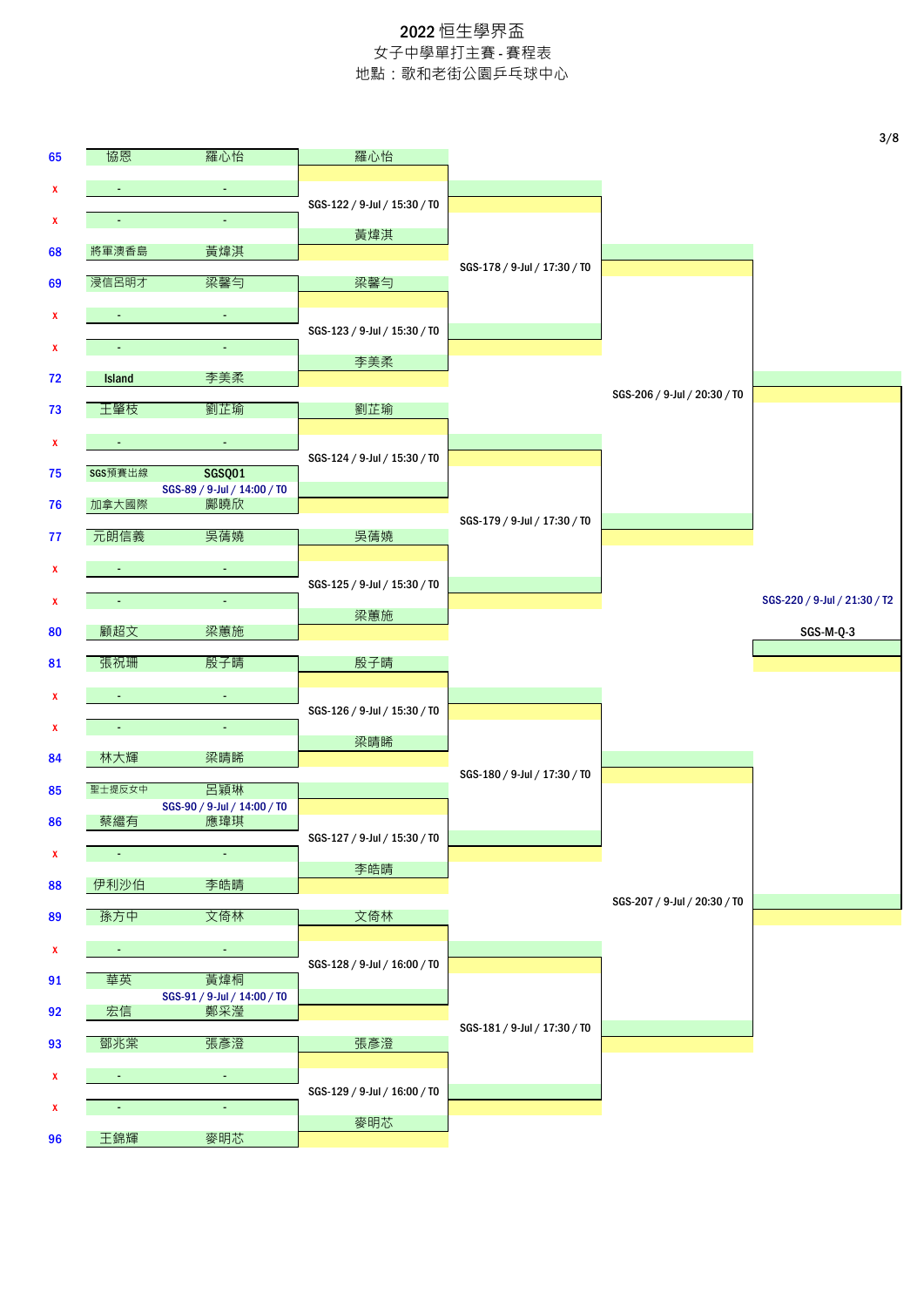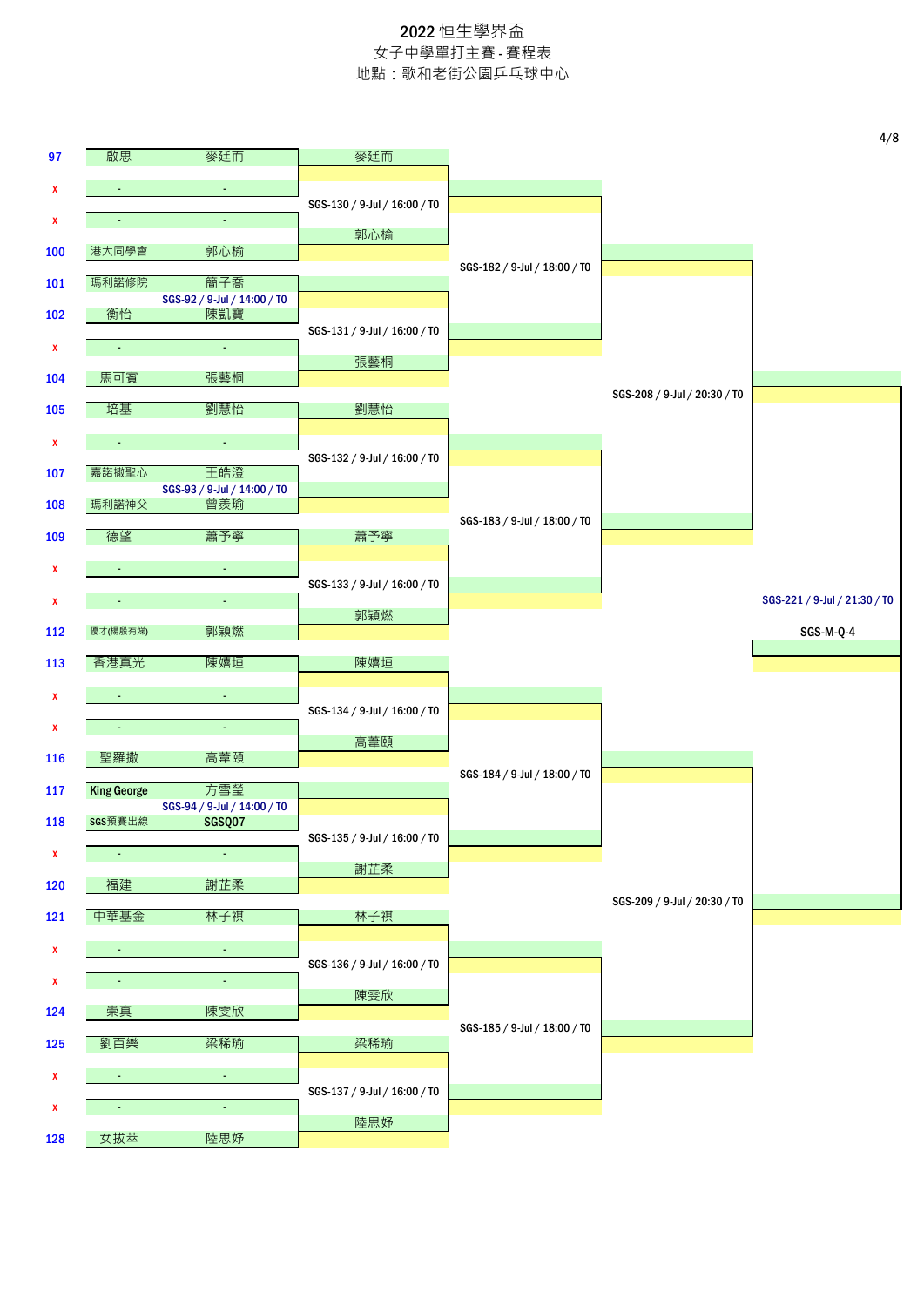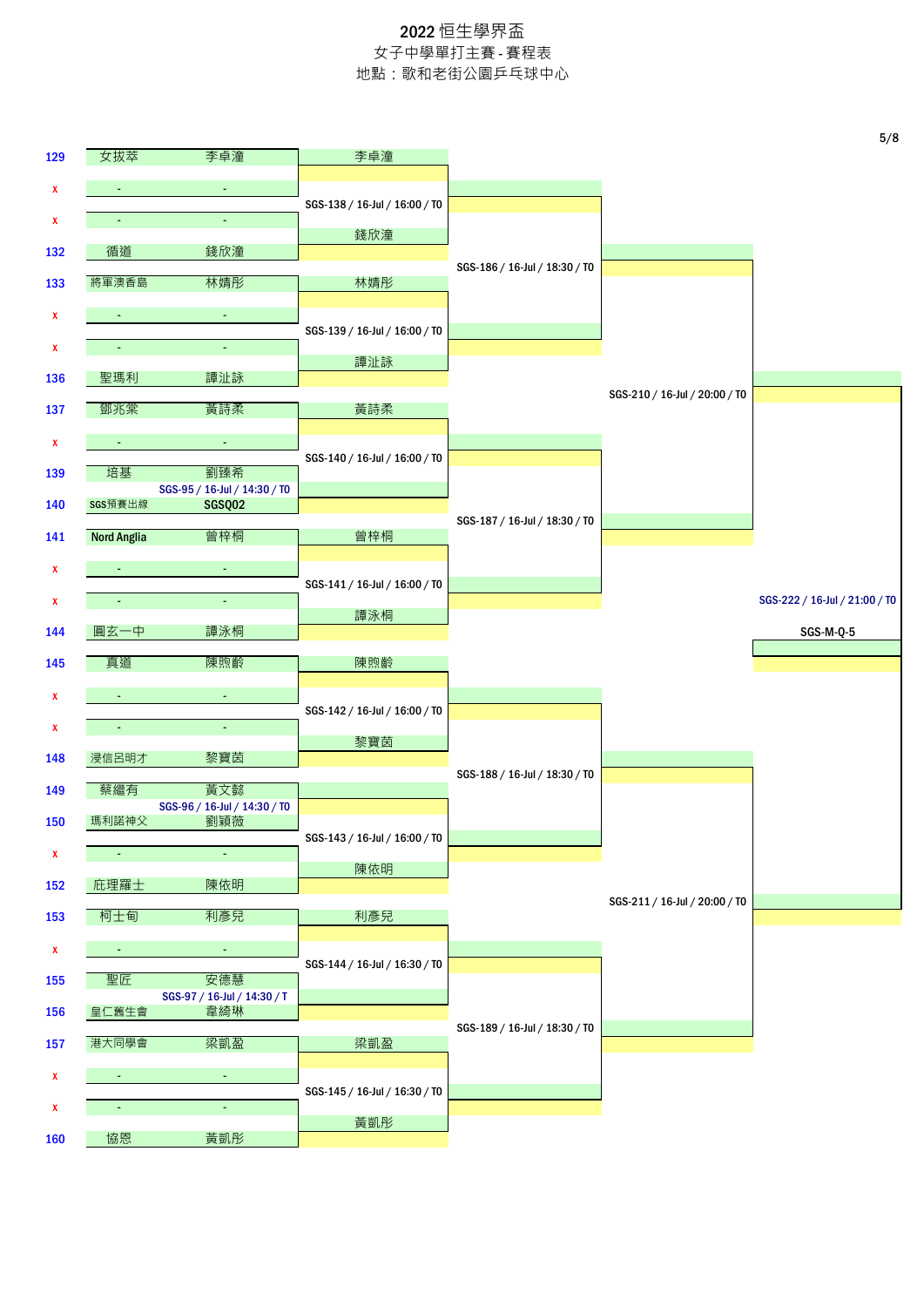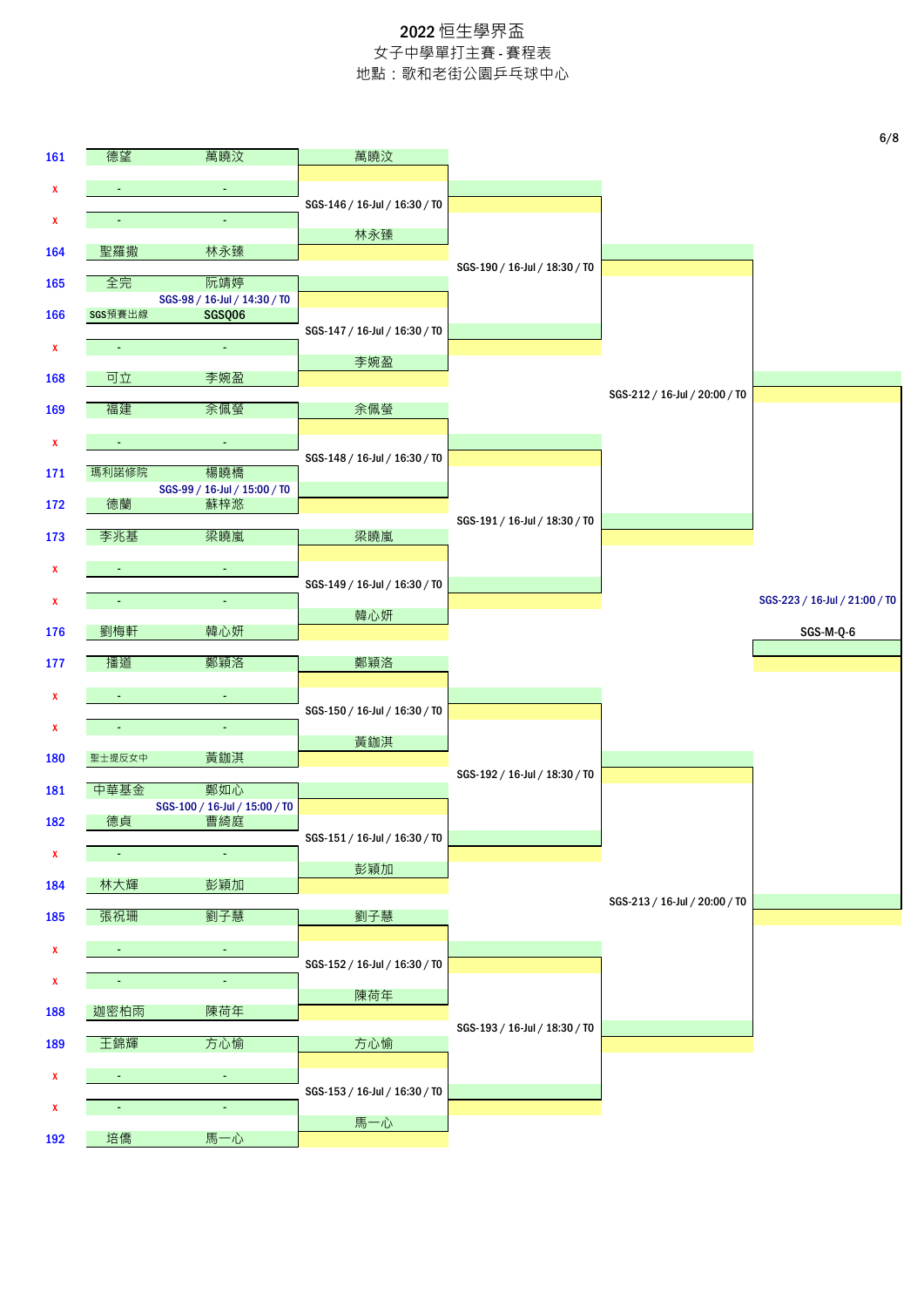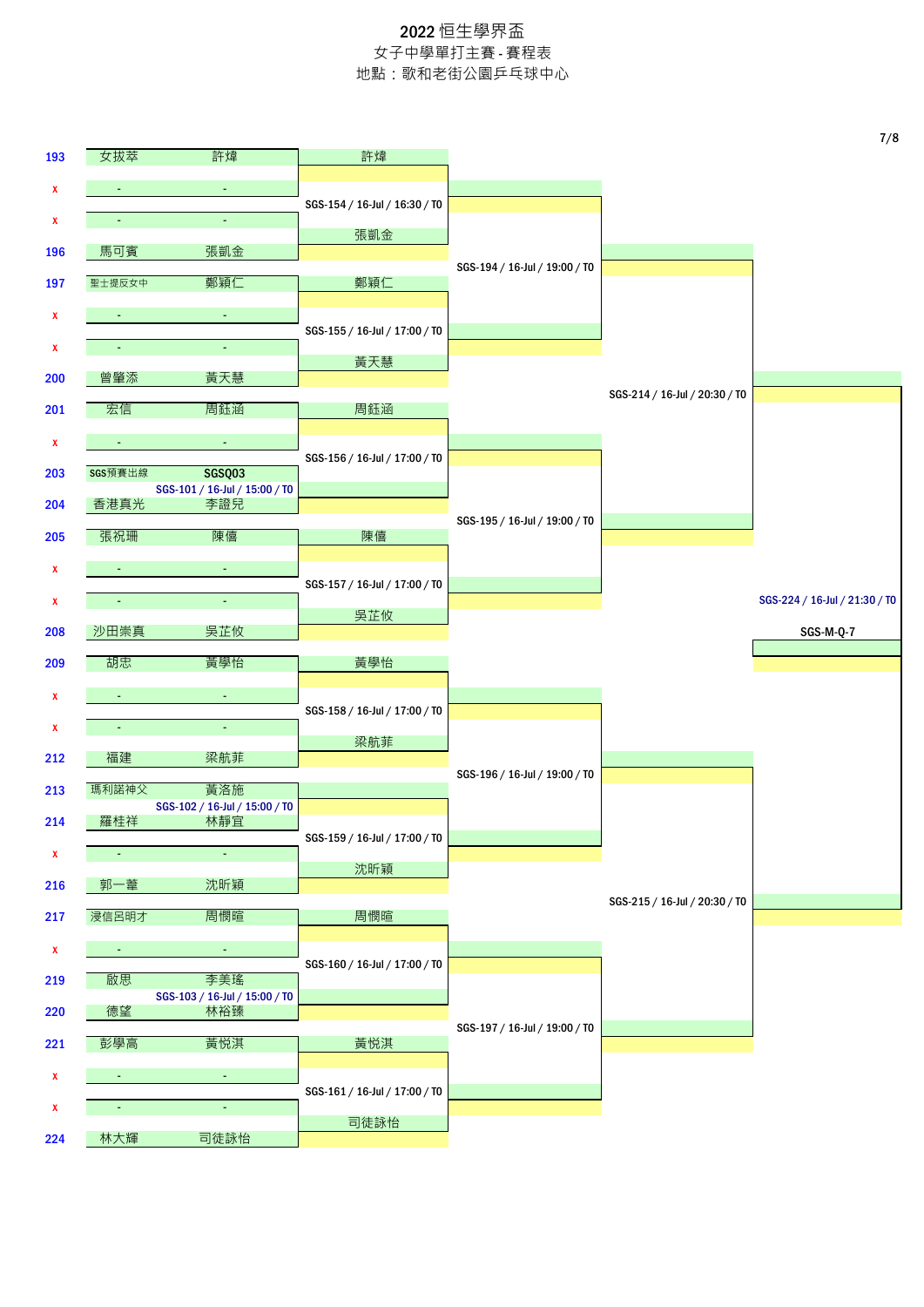